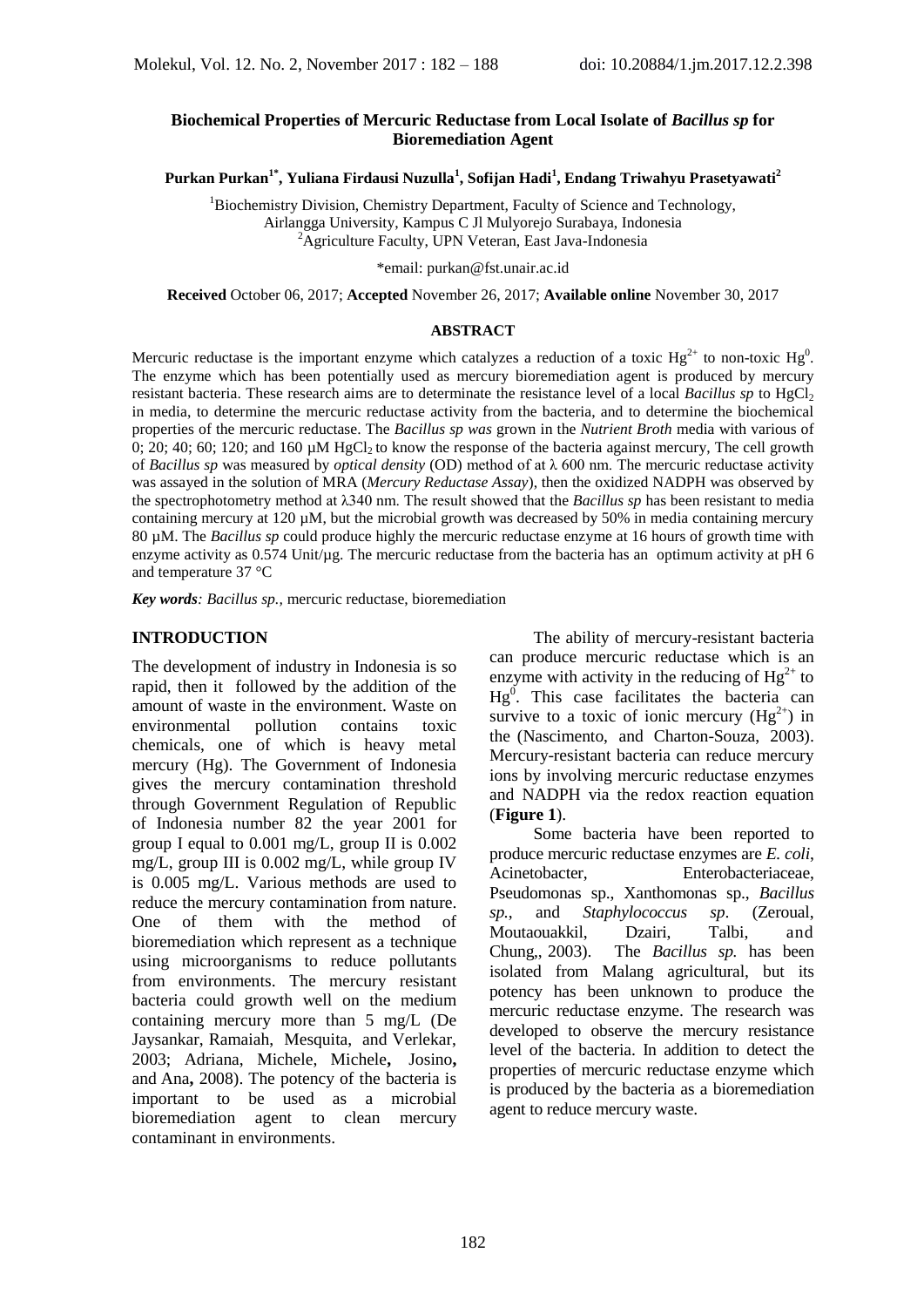

**Figure 1**. Redox reaction mercury ions by involving mercuric reductase enzymes and NADP

According to the classification of enzymes internationally, mercuric reductase is an enzyme in the class of oxidoreductase that is an enzyme that catalyzes the electron transfer reaction (Lehninger, 2004). There are four types of enzymatic mechanisms associated with mercuric reductase, namely: (1) reducing  $Hg^{2+}$ to  $Hg^0$ ; (2) break down the organomercury compound (including MeHg<sup>+</sup>), which results in the form Hg0; (3) methylation of  $Hg^{2+}$ , and oxidation of  $Hg^0$  to  $Hg^{2+}$ . The process of reduction of  $Hg^{2+}$  by mercuric reductase is done by coenzyme NADPH and NADH (Barkay, Miller, and Summer, 2003; [Møller,](https://www.ncbi.nlm.nih.gov/pubmed/?term=M%C3%B8ller%20AK%5BAuthor%5D&cauthor=true&cauthor_uid=23909591) [Barkay,](https://www.ncbi.nlm.nih.gov/pubmed/?term=Barkay%20T%5BAuthor%5D&cauthor=true&cauthor_uid=23909591) [Hansen,](https://www.ncbi.nlm.nih.gov/pubmed/?term=Hansen%20MA%5BAuthor%5D&cauthor=true&cauthor_uid=23909591) [Norman,](https://www.ncbi.nlm.nih.gov/pubmed/?term=Norman%20A%5BAuthor%5D&cauthor=true&cauthor_uid=23909591) and [Hansen,](https://www.ncbi.nlm.nih.gov/pubmed/?term=Hansen%20LH%5BAuthor%5D&cauthor=true&cauthor_uid=23909591) 2014. The mechanism of action of mercuric reductase is carried out by the transfer of electrons from NADPH via FAD to reduce the active part of the cysteine. The active cysteine is converted into two shaped cysteine forms of SH function. One of the forms of cysteine forms a complex transfer charge with FAD, and the active part of cysteine reduces  $Hg^{2+}$  to C-terminal cysteine, forming  $Hg^{0}$  (Lian, Guo, Riccardi, Dong, and Parks, 2014); [Freedman,](https://www.ncbi.nlm.nih.gov/pubmed/?term=Freedman%20Z%5BAuthor%5D&cauthor=true&cauthor_uid=22773655) [Chengsheng,](https://www.ncbi.nlm.nih.gov/pubmed/?term=Zhu%20C%5BAuthor%5D&cauthor=true&cauthor_uid=22773655) and [Barkay,](https://www.ncbi.nlm.nih.gov/pubmed/?term=Barkay%20T%5BAuthor%5D&cauthor=true&cauthor_uid=22773655) 2012).



**Figure 2.** Mechanism of mercuric reductase action (Lian, et. al.,2014)

#### **EXPERIMENTAL SECTION**

#### **Chemicals and Instruments**

*Bacillus sp.* used is obtained from the agricultural land of Malang. Nutrient Agar (NA) and Nutrient Broth (NB), HgCl<sub>2</sub>, EDTA,

NADPH, β-Mercaptoetanol, MgSO<sub>4</sub>,  $CH_3COONa$ ,  $CH_3COOH$ ,  $Na_2HPO<sub>4</sub>$  and  $NaH<sub>2</sub>PO<sub>4</sub>$  growth medium. The instrument used in this research are autoclave, micropipette, pH meter, thermometer, laboratory commonly used glass equipment, UV-Vis spectrophotometer Shimadzu UV-1800, batch ultrasonicator, shaker, incubator, Laminar Air Flow Kottermann 8580, centrifuge (Beckman 201).

### **Procedures**

#### **Culturing of Bacteria**

The *Bacillus sp.*was grown on Nutrient Agar (NA) media composed by  $0.3\%$  (b/v) Beef extract and 0.5% (b/v) peptone, then incubated for 24 hours at 37 °C to achieve optical density (OD) 0.1 at λ 600 nm and then used as a starter.

#### **The HgCl<sup>2</sup> Resistance Assay**

One percent (v/v) of starter of *Bacillus sp.* cultured in 20 mL Nutrient Broth (NB) medium containing  $HgCl<sub>2</sub>$  in various concentration of 0; 20; 40; 60; 120; and 160 μM. The cultures then incubated at 37  $°C$  with shaking at 150 rpm for various time of 0, 8, 16, 24, and 48 hours. The grown of bacterial cells were calculated by the method of turbidimetry at λ 600 nm.

#### **Preparation of Growth Curve**

One percent (v/v) of *Bacillus sp* was cultured in 50 mL of Nutrient Broth (NB) medium without  $HgCl<sub>2</sub>$  and with  $HgCl<sub>2</sub>$ . Subsequently the culture was incubated at 37 °C at a rate of 150 rpm with shaking. Every four hours of cell suspension was measured OD at  $\lambda$  600 nm, then plot the absorbance value to be a graphic

### **Isolation of Mercury Reductase Enzymes**

The cell suspension obtained during cells harvesting was centrifuged at 9000 rpm, 4 °C for 20 min. The supernatant was discarded, then the cell was resuspended in 30 mL buffer Na-phosphate pH 7. The cell suspension was then sonicated for 60 seconds with an ultrasonicator batch (2% power, 50Hz frequency). After that, it was centrifuged at a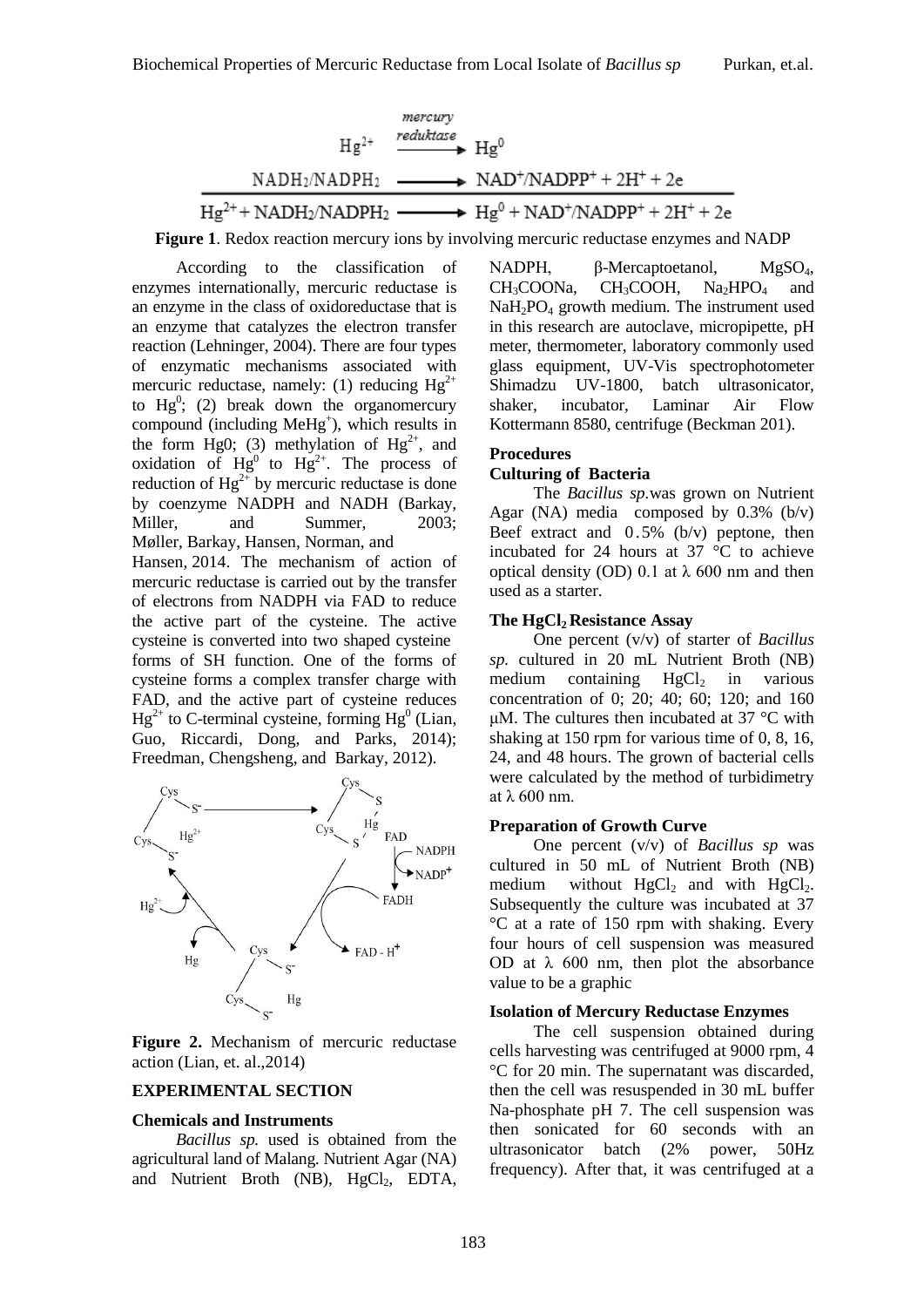rate of 9000 rpm for 30 min at 4 °C. The supernatant is transferred into a clean and sterile bottle carefully. The resulting supernatant is a crude extract of the mercuric reductase enzyme (Lusiana, 2014; Kannan, and Krishnamoorthy, 2006).

#### **Protein Content Assay**

Determination of protein content is done by using Bradford method. The test was performed by adding 80 μL crude extract enzyme with 500 μL of Bradford reagent into ten mL measuring flask and then adding with distilled water to the boundary marker, incubated at room temperature for 10 minutes. The protein content can be determined by the wavelength of  $\lambda$  595 nm (Bradford, 1976). The protein content can be determined by calculating based on the absorbance value of the sample entered into the BSA standard curve regression equation.

#### **Mercury Reductase Enzyme Activity Test**

Three mL of MRA (Mercury Reduction Assay) solution which composed by 50 mM of Na3PO<sup>4</sup> buffer (pH 7), 0.5 mM EDTA, 0.2 mM MgSO4, 0.1% (v/v) β-mercaptoethanol, 0.1 mM NADPH was reacted with 1 mL 80μM  $HgCl<sub>2</sub>$  and 0.1 mL of crude enzyme, incubated at 37 °C for 15 min, then residual of NADPH was measured at  $\lambda$  340 nm. A unit of mercuric reductase is defined as the number of enzymes that oxidize μM NADPH per minute in experimental condition (Zeroual et al. 2003; Purkan, Nurmalyya, and Hadi, 2016)

### **Determination of pH and temperature optimum of enzyme activity**

The mercuric reductase enzyme extract was assayed its activity at different pH and temperature. The 50 mM sodium phosphate buffer was used to adjust pH 6-8. Whereas the pH five was adjusted with acetate buffer. The range temperature which used to optimize in

the enzyme activity assay is 30, 37 , 40, and  $45^{\circ}$ C.

#### **RESULTS AND DISCUSSION**

# **Resistance of** *Bacillus sp* **toward HgCl<sup>2</sup>**

The growth response of *Bacillus sp* to mercury was measured by the turbidity test of bacterial culture in media containing  $HgCl<sub>2</sub>$  at various concentration per time. Results of the growth response of *Bacillus sp.* without and in the presence of  $HgCl<sub>2</sub>$  is presented in **Figure 3**. The growth response on mercury resistance test showed that the *Bacillus sp.* has survived in mercury media until concentration of 80μM. For the incubation time of 32 h, the bacteria *Bacillus sp* is still able to survive well in media containing  $80\mu M$  HgCl<sub>2</sub> compared with its growth in media without  $HeCl<sub>2</sub>$ .

#### **Growth Curve** *Bacillus sp*

The growth curve of mercury-resistant bacterial was observed in media without and with  $HgCl<sub>2</sub>$  in concentration of 80  $\mu$ M. The growth showed 4 phases which are the phases which are the exponential phase or logarithmic phase, stationary phase and death phase (**Figure 4**).The lag phase or adaptation phase is shown at an incubation time of 0 to 8 hours. At an incubation time 8 hours to 24 hours growth begins to increase rapidly so that this phase is called logarithmic phase or exponential phase. Making the inoculum is very good if done in logarithmic phase. The stationary phase is shown at incubation time of 32 hours to 40 hours. In this phase the number of cell populations remains due to the number of cells growing equal to the number of dead cells (Pelczar, and Chan, 2010); Giovanella, Cabral, Bento, Gianello, & Camargo, 2016; Waluyo, 2008). At incubation time of 44 hours, there is a decrease of OD (Optical Density) value so that at 44 hours incubation time is called death phase.



**Figure** 3. Growth response of *Bacillus sp.*toward  $HgCl<sub>2</sub>$  at various concentration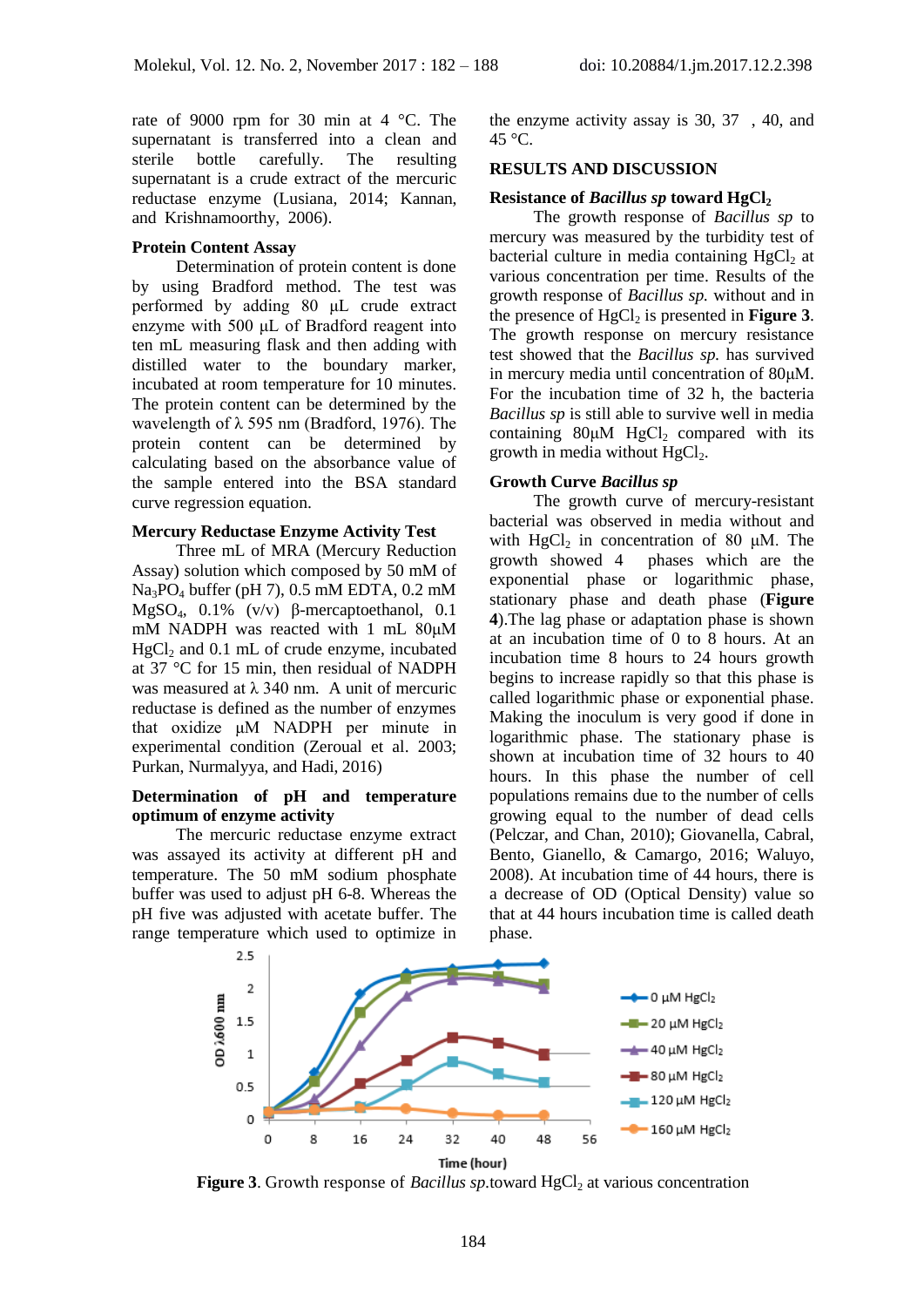

#### **Time (hour)**

**Figure 4.** The growth curve of *Bacillus sp* in media without  $HgCl_2$  and  $80\mu M HgCl_2$ 

### **Enzyme Activity and Protein Content**

The isolation of enzyme and activity test were conducted to determine the ability of *Bacillus sp* in producing mercuric reductase enzyme. The result of isolation of mercuric reductase enzyme then determined its protein level and used for enzyme activity test. Measurement of protein content was done by Bradford method. The Bradford test is used to measure the total protein concentration by colorimetry in a solution.The mercuric reductase activity test from *Bacillus sp* shown in **Figure 5.**

The specific activity of an enzyme is obtained by dividing the activity of the enzyme with protein content. Based on the **Figure 5** was known that the mercuric reductase enzyme from *Bacillus sp* local isolate had optimum activity at 16 hours harvesting time with a total activity of 0.5714 Units μg and Hg reduced by 16.8 μM. According to Marthiana (2010), the determination of optimum incubation time is intended to obtain the right time when enzyme activity is highest so that the best possible harvesting of enzymes can be done.

**Table 1.** Protein content in crude enzyme of mercuric reductase

| OD<br>$\lambda$ 595nm | Protein<br>$content(\mu g/mL)$ |
|-----------------------|--------------------------------|
| 0.150                 | 19.60                          |
| 0.151                 | 20.38                          |
| 0.150                 | 19.60                          |
| 0.151                 | 20.38                          |
| 0.150                 | 19.60                          |
| 0.151                 | 20.38                          |
| 0.151                 | 20.38                          |
| 24<br>32<br>40        | 56<br>48                       |
|                       | Harvest time (hours)           |

**Figure 5.** Effect of harvest time on specific activity of mercuric reductase enzyme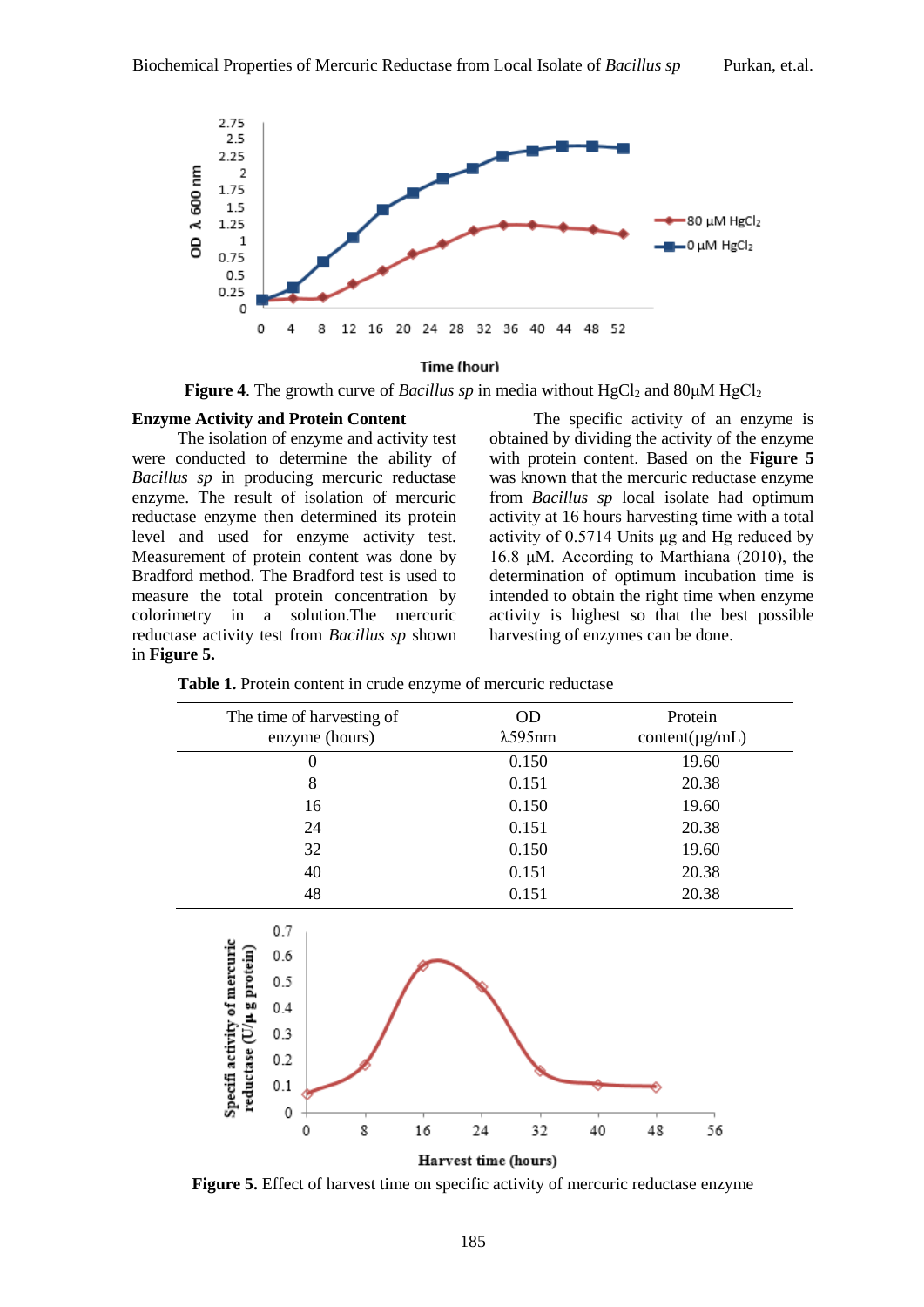# **Characteristics of Mercury Reductase Enzymes**

# **The optimum pH**

The stability of the enzyme is influenced by many factors such as temperature, pH, solvents, cofactors and the presence of surfactants (Kannan, and Krishnamoorthy, 2006). The enzyme shows maximum activity in the optimum pH range of the enzyme with high stability (Sulastri, 2002). Determination of pH of the enzyme mercuric reductase was determined by enzyme activity with a variation of pH (4, 5, 6, 7 and 8). The result data of pH effect on enzyme activity is shown that activity of mercuric reductase is optimum at pH 6 (**Figure 6**).

At acidic pH, the amount of enzyme mercuric reductase *Bacillus sp*.is low. The condition does not support for mercuric reductase enzyme to do a catalytic activity. While at a slightly acidic in the pH 6, the enzyme activity is optimum with mercuric reductase activity of 12 Units / mL, and there was 18 μM reduced Hg. High enzyme activity can occur due to the high specificity between the enzyme and the substrate, i.e., the functional group on the catalytic side is at the appropriate ionization. At pH seven enzyme activity also can be said good because the result of mercuric reductase activity equal to 11.2 Units / mL, and there was obtained 16.8 μM reduced Hg. At base pH that is pH 8 activity of enzyme mercuric reductase decreasing that is equal to 8.5 Unit / mL. This condition may cause a denaturation of the enzyme activity (Podjiadi and Supriyanti, 2005).

## **Optimum temperature**

The effect of temperature on enzyme is related to the energy factor which needs to catalyze a reaction and also related to denaturation effect (Sulastri, 2002). The optimum temperature of mercuric reductase enzyme was determined in various temperature of 30, 37, 40, and 45 °C. In the **Figure 7** is shown that optimum activity of mercuric reductase is took placed at 37 °C.



**Figure 7.** Effect of temperature on the activity of mercuric reductase enzyme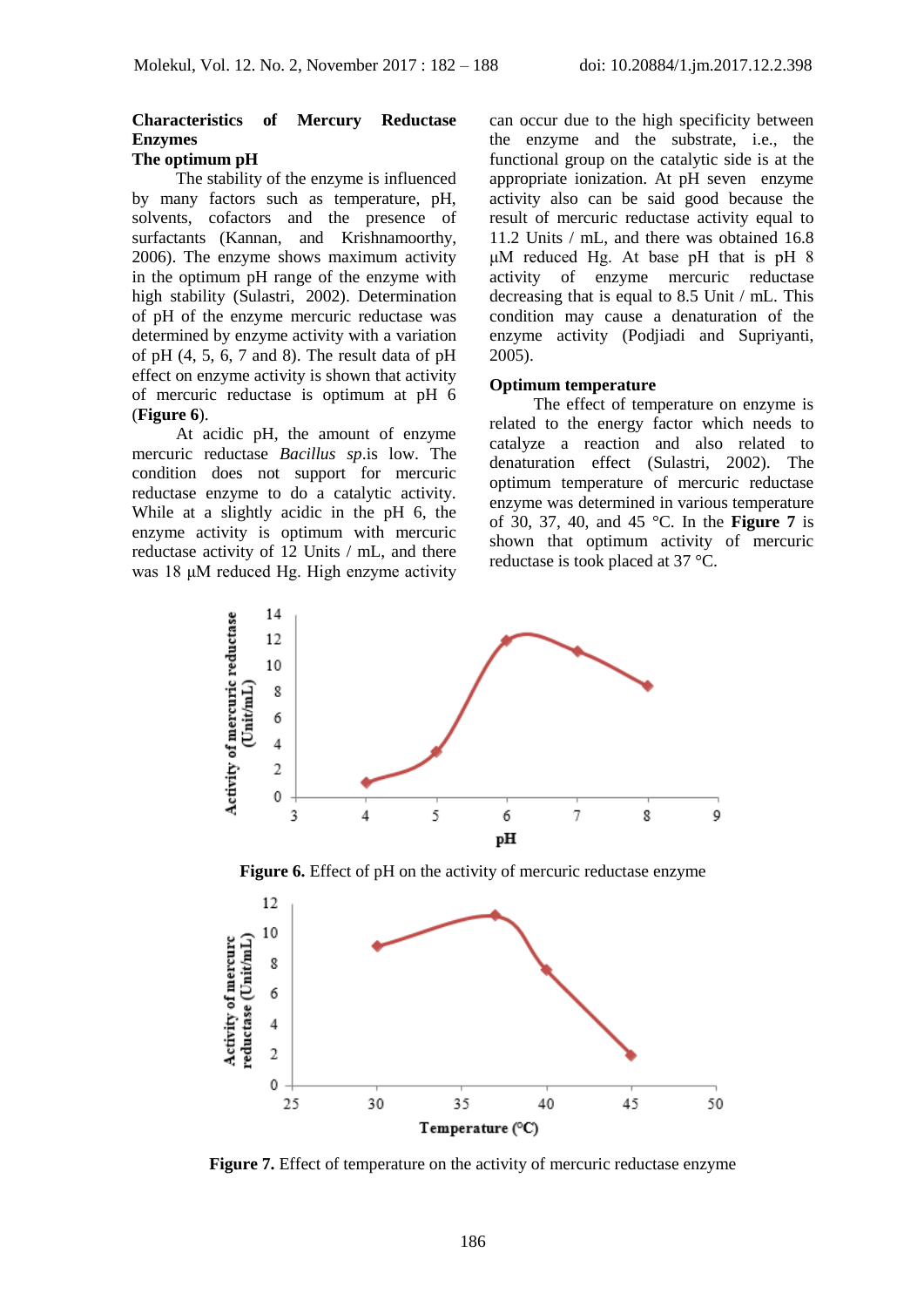The activity of mercuric reductase enzyme at 30 °C was low, which was 9.2 Units/mL corresponding to reduced Hg form 13.8 μM. The energy in this condition might be insufficient to make reaction running, so then cause less optimal enzyme activity. The enzyme has optimum activity at 37 °C with 11.2 Units/mL and followed by 16.8 μM reduced Hg. At the optimum temperature the enzyme's energy is equal to the energy required to initiate the reaction between the enzyme and the substrate so that it proceeds well. At a temperature of 40  $^{\circ}$ C the activity of the enzyme decreased slightly by 7.6 Units/mL. This condition might create a denaturation effect, so the speed of enzyme reaction decreases up to four times. Based on the result, it is suggested to apply the local isolate of *Bacillus sp* for bioremediation agent in the environment which contaminated with mercury in the setted temperature of 37 °C.

# **CONCLUSION**

The Local isolate of *Bacillus sp.*exhibited a potential bioremediation agent and showed resistance level in HgCl<sub>2</sub> up to 80  $\mu$ M in growth media. The bacteria could produce the mercuric reductase enzyme when it was grown until 16 hours of fermentation time, and exhibited a specific enzyme activity of 11.2 Units/mL.The mercuric reductase enzyme of *Bacillus sp* had an optimum activity at pH 6 and 37 °C respectively.

# **REFERENCES**

- [Adriana S. M., Michele,](https://www.ncbi.nlm.nih.gov/pubmed/?term=Sotero-Martins%20A%5BAuthor%5D&cauthor=true&cauthor_uid=24031221) S.J., [Michele,](https://www.ncbi.nlm.nih.gov/pubmed/?term=Lacerda%20M%5BAuthor%5D&cauthor=true&cauthor_uid=24031221) [L.](https://www.ncbi.nlm.nih.gov/pubmed/?term=Lacerda%20M%5BAuthor%5D&cauthor=true&cauthor_uid=24031221), [Josino,](https://www.ncbi.nlm.nih.gov/pubmed/?term=Moreira%20JC%5BAuthor%5D&cauthor=true&cauthor_uid=24031221) C. M., Ana, [L.L.F.,](https://www.ncbi.nlm.nih.gov/pubmed/?term=Filgueiras%20AL%5BAuthor%5D&cauthor=true&cauthor_uid=24031221) and [Paulo,](https://www.ncbi.nlm.nih.gov/pubmed/?term=Barrocas%20PR%5BAuthor%5D&cauthor=true&cauthor_uid=24031221) R. G.B ., 2008, A conservative region of the mercuric reductase gene (*mera*) as a molecular marker of bacterial mercury resistance., *[Braz J Microbiol.](https://www.ncbi.nlm.nih.gov/pmc/articles/PMC3768397/)* 39(2): 307–310.
- Bardford M.,M, 1976, A rapid and sensitive method for the quantitation of microorganisms quantities of protein in utilizing the principle of protein- dye binding*, Anal, Biochem,* 72:248-254
- Barkay, T., Miller, S. M., and Summer, A. O., 2003, *Bacterial Mercury Resistance from Atoms to Ecosystems*, *FEMS Microbiology Reviews,* 27:255- 384
- De Jaysankar, Ramaiah, N., Mesquita, A., and Verlekar, X.N., 2003, Tolerance to Various Toxicants by Marine Bacteria

Highly Resistant to Mercury. *Marine Biotechnology*, 5:185-193

- [Freedman,](https://www.ncbi.nlm.nih.gov/pubmed/?term=Freedman%20Z%5BAuthor%5D&cauthor=true&cauthor_uid=22773655) Z., [Chengsheng,](https://www.ncbi.nlm.nih.gov/pubmed/?term=Zhu%20C%5BAuthor%5D&cauthor=true&cauthor_uid=22773655) Z., and [Barkay,](https://www.ncbi.nlm.nih.gov/pubmed/?term=Barkay%20T%5BAuthor%5D&cauthor=true&cauthor_uid=22773655) T., 2012, Mercury Resistance and Mercuric Reductase Activities and Expression among Chemotrophic Thermophilic *Aquificae., [Appl Environ](https://www.ncbi.nlm.nih.gov/pmc/articles/PMC3426723/)  [Microbiol](https://www.ncbi.nlm.nih.gov/pmc/articles/PMC3426723/)*.; 78(18): 6568–6575.
- Giovanella, P., Cabral, L., Bento, F. M., Gianello, C., & Camargo, F. A. O. 2016. Mercury (II) removal by resistant bacterial isolates and mercuric (II) reductase activity in a new strain of *Pseudomonas sp*. B50A. *New biotechnology*, 33(1), 216-223.
- Kannan, S. K., and Krishnamoorthy, R., 2006, Isolation of Mercury Resistant Bacteria and Influence of Abiotic Factors on Bioavailability of Mercury*, Social of Total Enviroment*, 367:341-353
- Lehninger, A. L., 2004, *Principles of Biochemistry,* Fourth Ed, Worth Pub., New York, 1:345-350
- Lian, P., Guo, H, B., Riccardi, D., Dong, A., Parks, J, M., Xu, Q., Pai, E. F., Miller, S. M., Wei, D., Q. Smith, J. C., and Guo, H., 2014, X-ray Structure of a  $Hg^{2+}$ Complex of Mercuric Reductase (MerA) and Quantum Mechanical/Molecular Mechanical Study of  $Hg^{2+}$  Transfer between the C-Terminal and Buried Catalytic Site Cysteine Pairs, *Biochemistry*, 53: 7211-7222
- Lusiana S, 2014, Isolasi dan Karakterisasi Enzim Merkuri Reduktase dari Isolat Bakteri *Pseudomonas sp.*, *Skripsi*, Surabaya,Universitas Airlangga, 12-14
- Martharina, D., 2010, Karakterisasi Bakteri Asam Laktat Termofilik dari Sumber Air Panas Gunung Pancar*, Bogor, Skripsi*, Bogor, Institut Pertanian Bogor
- [Møller A.,K,](https://www.ncbi.nlm.nih.gov/pubmed/?term=M%C3%B8ller%20AK%5BAuthor%5D&cauthor=true&cauthor_uid=23909591) [Barkay T,](https://www.ncbi.nlm.nih.gov/pubmed/?term=Barkay%20T%5BAuthor%5D&cauthor=true&cauthor_uid=23909591) [Hansen MA,](https://www.ncbi.nlm.nih.gov/pubmed/?term=Hansen%20MA%5BAuthor%5D&cauthor=true&cauthor_uid=23909591) [Norman](https://www.ncbi.nlm.nih.gov/pubmed/?term=Norman%20A%5BAuthor%5D&cauthor=true&cauthor_uid=23909591)  [A,](https://www.ncbi.nlm.nih.gov/pubmed/?term=Norman%20A%5BAuthor%5D&cauthor=true&cauthor_uid=23909591) [Hansen LH,](https://www.ncbi.nlm.nih.gov/pubmed/?term=Hansen%20LH%5BAuthor%5D&cauthor=true&cauthor_uid=23909591) [Sørensen SJ,](https://www.ncbi.nlm.nih.gov/pubmed/?term=S%C3%B8rensen%20SJ%5BAuthor%5D&cauthor=true&cauthor_uid=23909591) [Boyd](https://www.ncbi.nlm.nih.gov/pubmed/?term=Boyd%20ES%5BAuthor%5D&cauthor=true&cauthor_uid=23909591)  [ES,](https://www.ncbi.nlm.nih.gov/pubmed/?term=Boyd%20ES%5BAuthor%5D&cauthor=true&cauthor_uid=23909591) [Kroer N.](https://www.ncbi.nlm.nih.gov/pubmed/?term=Kroer%20N%5BAuthor%5D&cauthor=true&cauthor_uid=23909591), 2014, Mercuric reductase genes (merA) and mercury resistance plasmids in High Arctic snow, freshwater and sea-ice brine. *FEMS Microbiol Ecol*, 87(1):52-63.
- Nascimento, A.M.A., and Charton-Souza, E., 2003, *Operon mer:* Bacterial Resistance to Mercury and Potential for Bioremediation od Contamined Environments*, Journal Genetics and Molecular Research*, [http://funpecrp.com.br/gmr/year2003/vol](http://funpecrp.com.br/gmr/year2003/vol1-2/sim0005_full_text.htm)